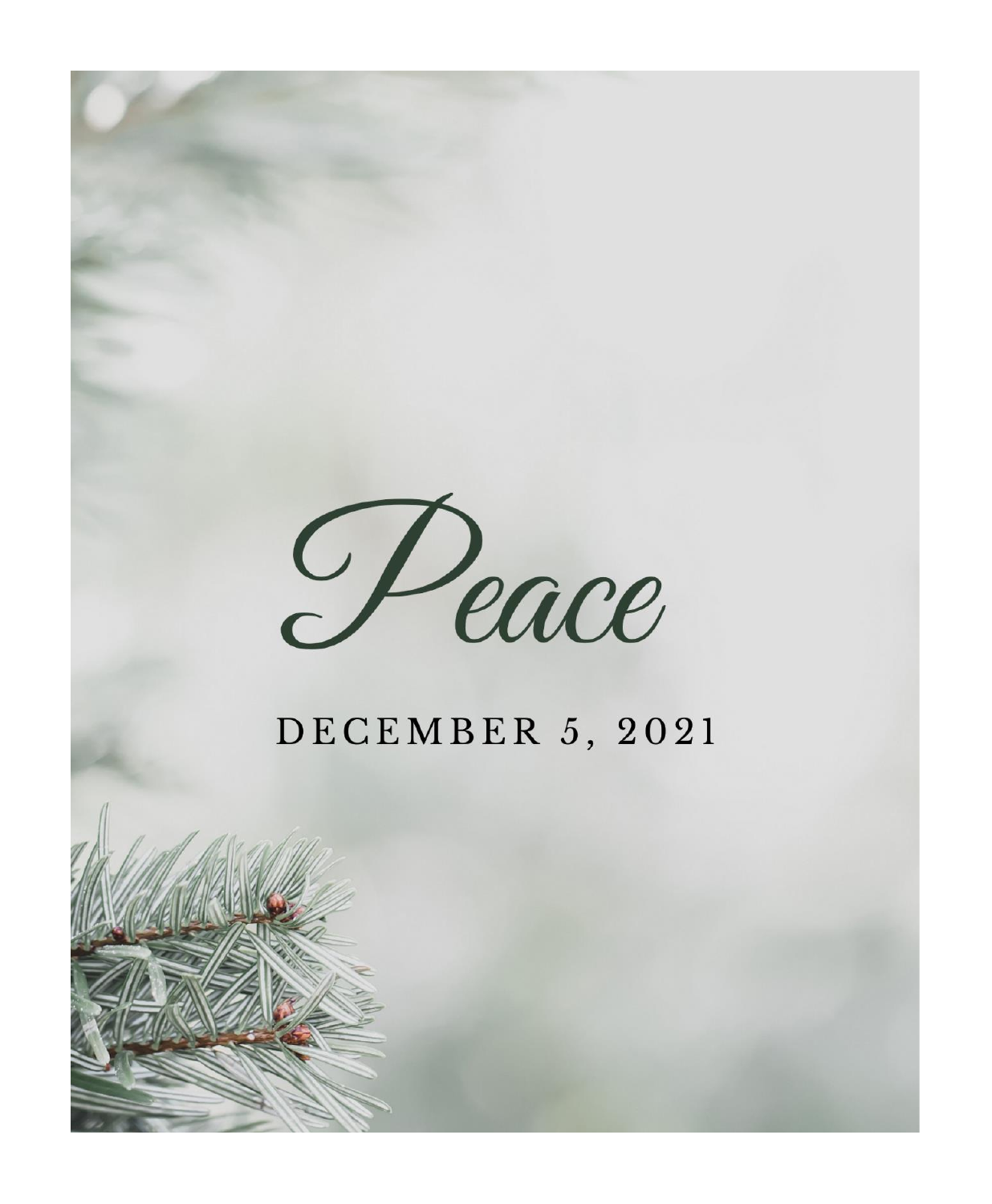## **We Approach God**

Welcome & Announcements Advent Reading – Peace

Men's Chorus – "O Holy Night"

Praise Singing "O Come All Ye Faithful" "Angels from the Realms of Glory" vs. 1, 2, & 4

Congregational Prayer

## **We Hear God's**

Children's Message – Beth Redeker

Message – Gabriel: Peace for Stressful Times Scripture – Daniel 12

## **We Respond to God**

Prayer "Glory, Let There Be Peace"

**Blessing** 

# *Memory Verse for December 8 th*

Today in the town of David a Savior has been born to you, he is the Messiah, the Lord. - Luke 2:11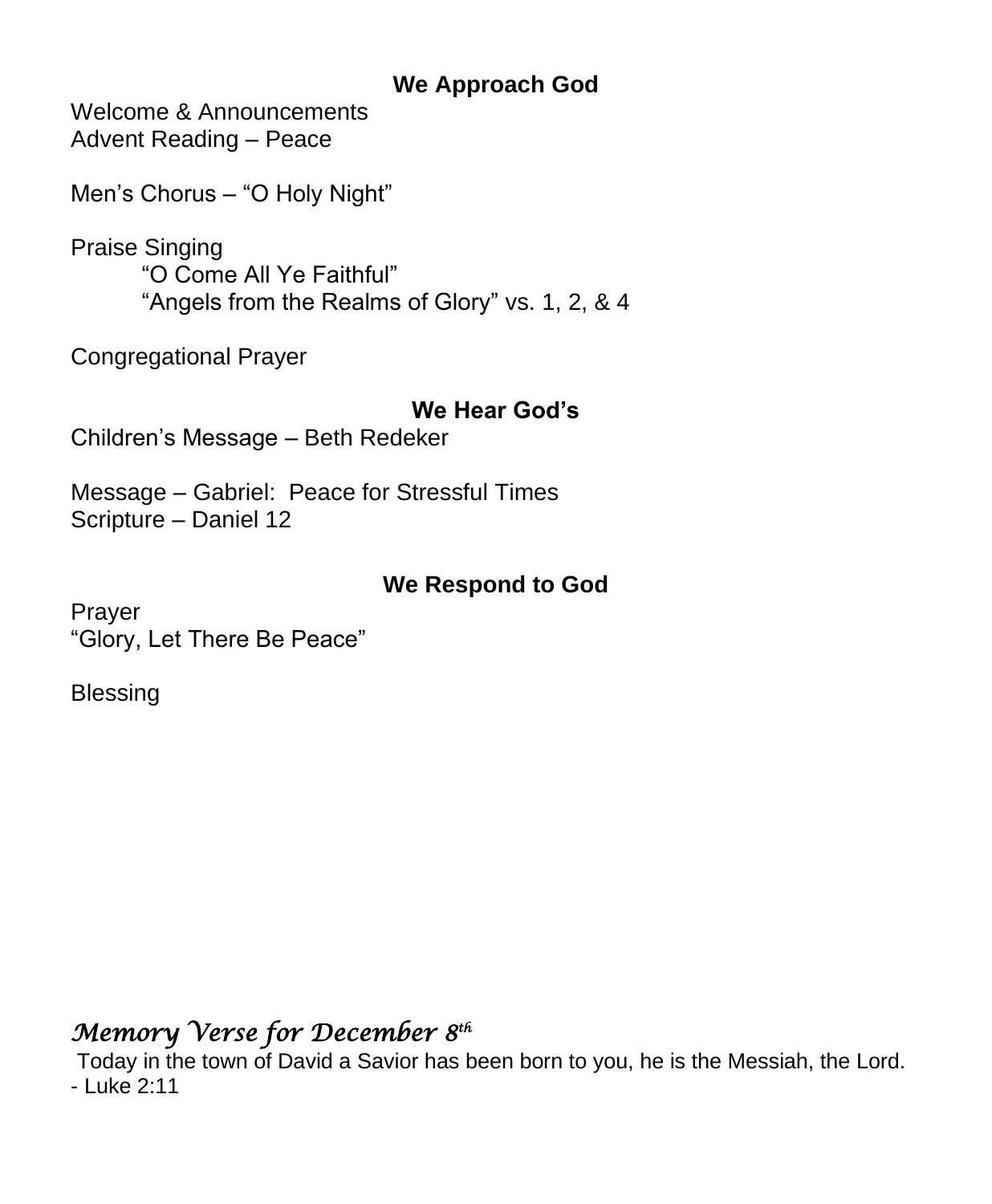

#### **Peace for Stressful Times**

For 2020AD What is stressing you? List top concerns…

For 30AD - Luke 1:5-12 What stress was Zechariah facing?

For 500BC - Daniel 12 What stress was Daniel facing?

#### **Three Realties at the End (& Now):**

- 1. Spiritual \_\_\_\_\_\_\_\_\_\_\_\_\_\_ (12:1b)
- 2. Rampant \_\_\_\_\_\_\_\_\_\_\_\_\_\_ (12:1c,10,11)
- 3. Eternal D\_\_\_\_\_\_\_\_\_\_\_\_\_\_ (12:1d,2,13) & Discipline (12:2)

#### **APPLICATION**

How do we live in light of warfare, distress and eternity?

#### **Shine like \_\_\_\_\_\_\_\_\_\_ in stressful times. (12:3)**

*Those who are wise will shine like the brightness of the heavens, and those who lead many to righteousness, like the stars for ever and ever. (Daniel 12:3)*

- A. Lead many to \_\_\_\_\_\_\_\_\_\_\_\_\_\_\_ (Daniel 12:3)
- B. Ask God for \_\_\_\_\_\_\_\_\_\_\_\_\_\_ (Daniel 10:12, 12:8)
- C. Go your way & \_\_\_\_\_\_\_\_\_\_ (Daniel 12:13)

#### **Practical Next Steps:**

1. List the stressors in your life.

- 2. Read Luke 1-2, Matthew 1-2, John 1, and John 20 asking God for wisdom and noting where we find peace.
- 3. Share the insight with others that they might walk in the light.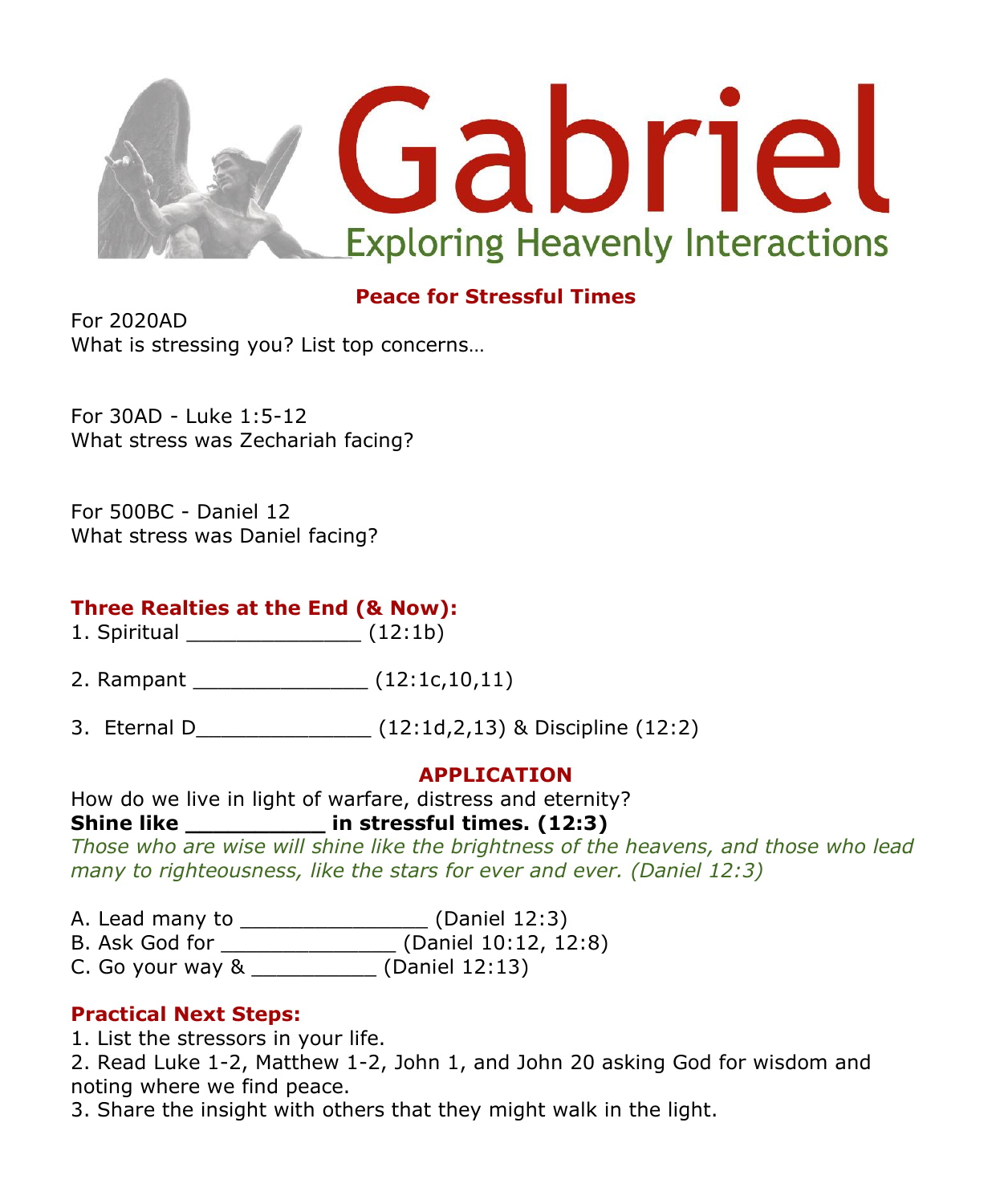## *Upcoming Events*

| Dec 5         | 8:30am - Prayer Meeting                                                                                  |
|---------------|----------------------------------------------------------------------------------------------------------|
|               | 9:30am - Pastor Kevin, Men's Chorus                                                                      |
|               | 10:45am - Sunday School                                                                                  |
|               | 5:00pm - Caroling around Alto                                                                            |
|               | 6:00pm - Christmas in Alto                                                                               |
| Dec 6         | $7:00 \text{pm}$ – High School +8 <sup>th</sup> grade Bible Study                                        |
| Dec 7         | 8:00am - Prayer Meeting                                                                                  |
|               | 12:30pm - Women's Mission Circle                                                                         |
|               | 7:00pm – Elder Meeting – If you are interested in membership or baptism, please<br>contact Pastor Kevin. |
| Dec 8         | 11:30am – Golden Lifers Potluck                                                                          |
|               | 5:15pm – 5 <sup>th</sup> Grade Christmas Program Practice                                                |
|               | 6:20pm - Sonshine Singers, Jr Choir                                                                      |
|               | 6:30pm – Mixed Choir                                                                                     |
|               | 6:45pm - Bible Class                                                                                     |
|               | 7:00pm – High School Praise Team                                                                         |
|               | 7:30pm - High School Youth Group                                                                         |
| <b>Dec 12</b> | 8:30am – Prayer Meeting                                                                                  |
|               | 9:30am - Pastor Doug, Jr Choir, Sonshine Singers                                                         |
|               | 10:45am – Sunday School, Shepherd Meeting                                                                |
|               | 6:30pm - Middle School Youth Group                                                                       |
|               |                                                                                                          |

## *Youth News*

**Middle School** – We're going Christmas Caroling around Alto tonight from 5-6pm - everyone is invited! Afterward we'll head over to The Mill for our Christmas in Alto Open House. Invite your families and friends! Feel free to come any time between 6 and 8pm. Next week is our youth group Christmas party!

**No Jr/Sr Praise band** practice tonight.

**High School** – On Wednesday we're talking about Jonah! How does God redeem people who try to run away and hide from His plan? How do we try to do that in our own lives? See you at 7:30 Wednesday!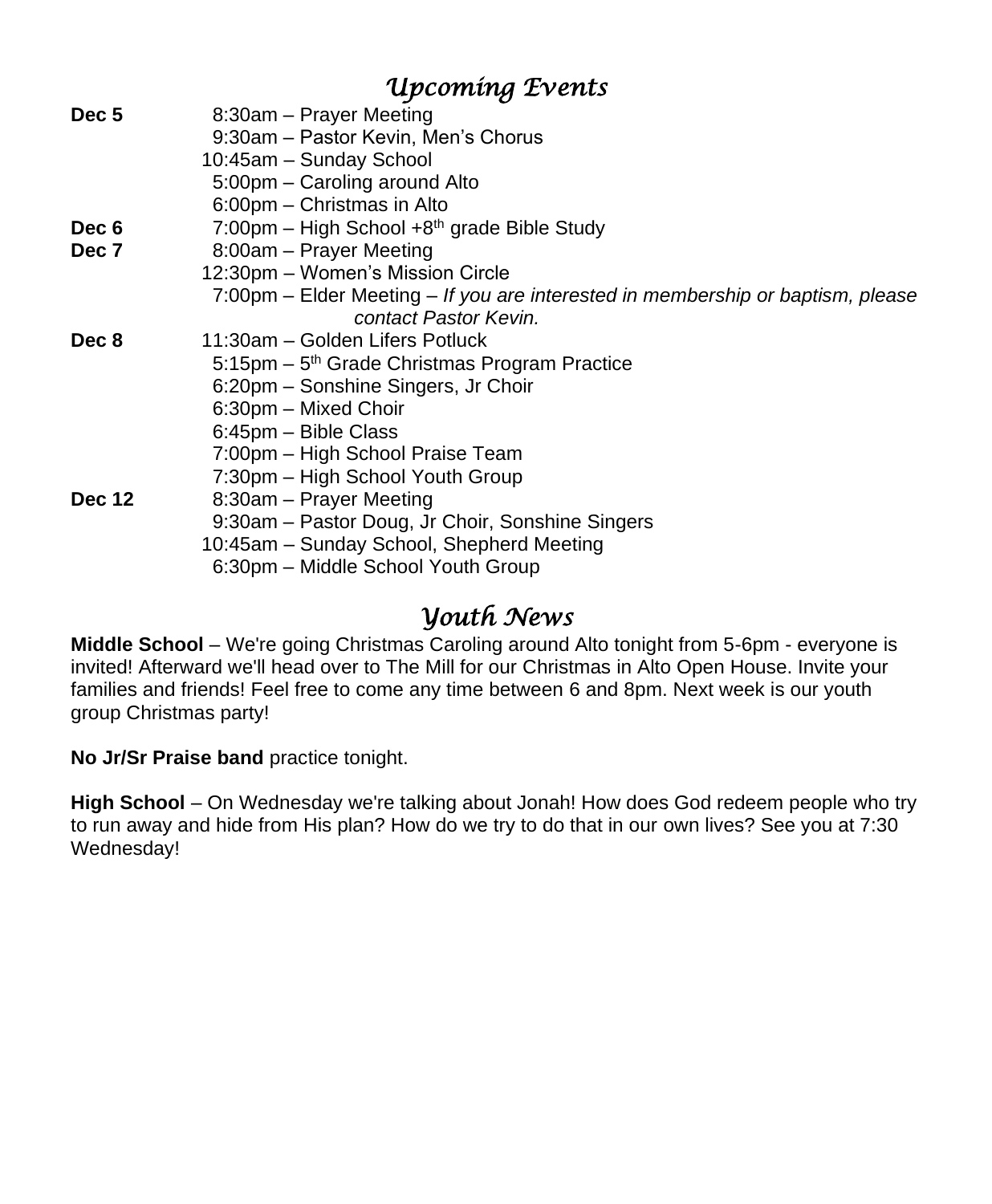# *Opportunities to Get Involved*

**Salvation Army Bell Ringing –** We are looking for bell ringers for Friday, December 3<sup>rd</sup> at Piggly Wiggly and Friday, December 10<sup>th</sup> at Walgreens in Waupun. Please sign-up at the information desk or contact Darryl Navis for more details. Seating is available.

**Christmas in Alto** – The best way to spread Christmas cheer is sharing the gospel for all to hear! Come join us at The Old Mill for a Christmas Open House on Sunday, December 5, 6-8pm. We'll have an outdoor bonfire, indoor Christmas story reading and music, crafts, snacks and more! Feel free to join us for Christmas Caroling around Alto to spread the joy of our Savior from 5-6pm before we head to the Mill! There will be a basket raffle to support the January Caribbean Christian Centre for the Deaf Mission Trip.

# *Bulletin Board News*

**Offering** may be placed in one of the three white offering boxes located in the lobby. Upcoming benevolent schedule: 12/5 Missionary Salary, 12/12 Christian Home Chaplain, 12/19 One Waupun, 12/26 Christian Radio.

**CCCD Van Fund –** We are collecting donations for a new van for the Caribbean Christian Centre for the Deaf. The goal is to collect a total of \$20,000. Donations should be labeled CCCD van fund (on the envelope or check memo) and may be placed in the offering boxes in the lobby.

**Love Offering –** This year's recipient is the family of Travis & Jessica Schultz. A second offering will be collected each week in Sunday school class (parents, please explain to your children that one offering goes in the regular offering and the other should be given to a Sunday school teacher). You may also donate by placing your offering in a labeled envelope in one of the white offering boxes through December  $24<sup>th</sup>$ . You can find more info in your church mailbox.

**Christmas Carol Sing** – First Reformed Church (422 W. Franklin Street, Waupun) will be hosting their annual Christmas Carol Sing on Sunday, December 5<sup>th</sup> at 6pm. Join in an evening of singing Christmas Carols and enjoying a variety of special musical selections. A freewill offering will benefit the Waupun Holiday Help Program. This event will be held in-person but will also be live-streamed on the church's Facebook page at First Reformed Church Waupun.

**Address for Jean –** Jean Stelsel is at Select Specialty and is able to receive cards! If you would like to send her a card, it can be mailed to 801 Braxton Place, Madison WI 53715.

**Christmas Dinner at the Wesley Center –** Reserve your spot for a free Christmas day homecooked buffet style meal at the Wesley Center. The meal will be served on December  $25<sup>th</sup>$  at 11:30am-12:45pm. Call 928-3310 for reservations.